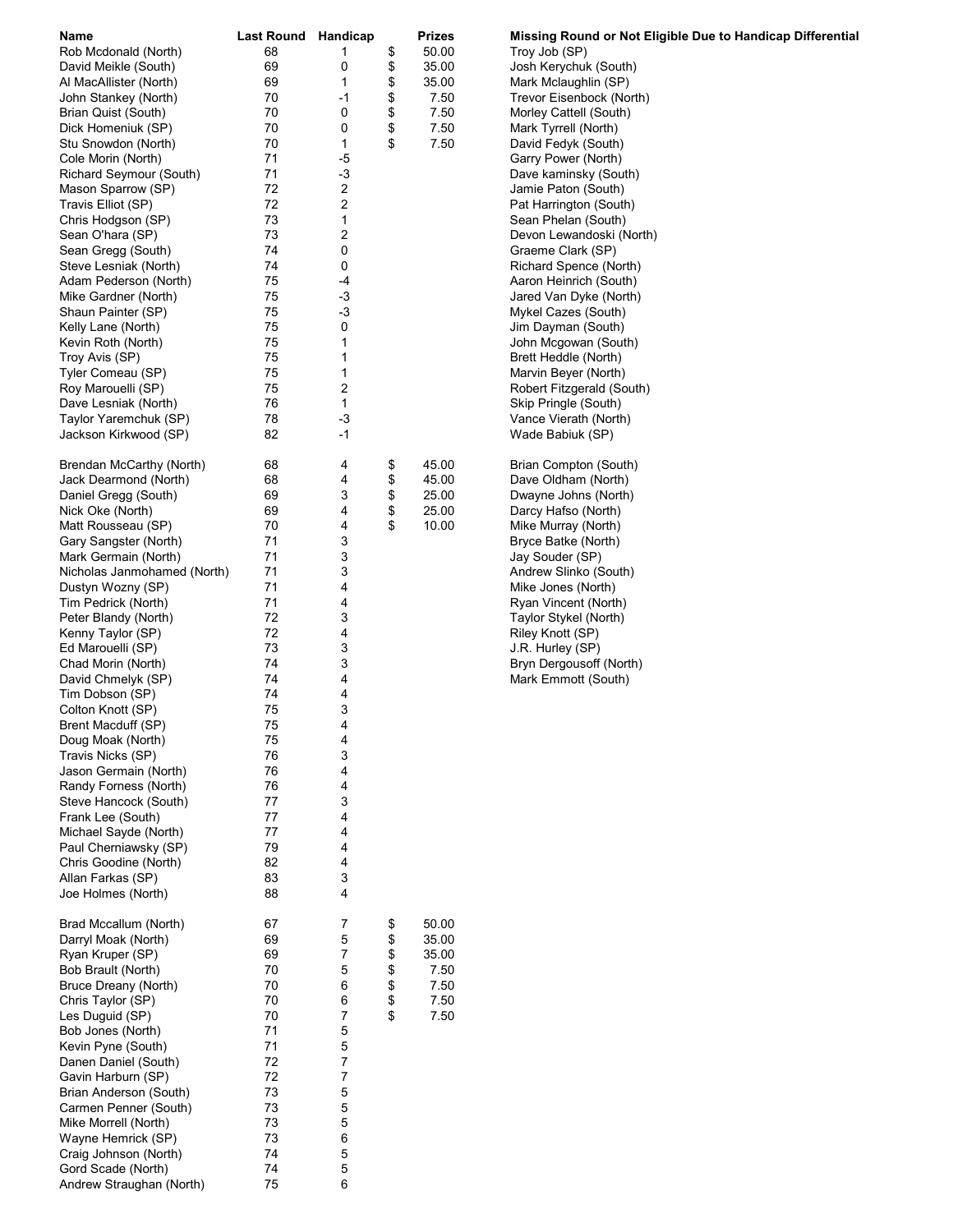| Wayne Mullaly (South)<br>John Morency (North)<br>Brett Mugford (South)<br>Larry Cantera (South)<br>Jonathan Nieuwendyk (SP)<br>Doug Loree (South)<br>Doug Robertson (North)<br>John Anderson (South)<br>Brian Blair (South)                                                                                                                                                                                                                                                                                                                                                                             | 75<br>76<br>77<br>77<br>77<br>78<br>78<br>86<br>87                                                                                                 | 7<br>5<br>5<br>5<br>6<br>5<br>7<br>5<br>5                                                                                                          |                              |                                                          |
|---------------------------------------------------------------------------------------------------------------------------------------------------------------------------------------------------------------------------------------------------------------------------------------------------------------------------------------------------------------------------------------------------------------------------------------------------------------------------------------------------------------------------------------------------------------------------------------------------------|----------------------------------------------------------------------------------------------------------------------------------------------------|----------------------------------------------------------------------------------------------------------------------------------------------------|------------------------------|----------------------------------------------------------|
| Jason Pope (South)<br>Mike Krumm (South)<br>Ben Christie (SP)<br>Michael Gagnon (SP)<br>Nick Zapf (SP)<br>Ross Horton (SP)<br>Ken Fullbrook (North)<br>Ryan Silveira (SP)<br>Jeff Weaver (SP)<br>Mike Michielin (SP)<br>Egbert Stang (North)<br>Taylor Orlesky (SP)<br>Bill McGowan (South)<br>Ron Brittain (North)<br>Murray Kozak (North)<br>Merv Brown (North)<br>Doug Johnston (South)<br>Jerry Shieron (South)<br>Scott Gabriel (North)<br>Miles Miller (North)<br>Santosh GC (South)<br>David Kinnee (SP)<br>Mason Negraiff (North)<br>Kyle Coates (North)                                        | 68<br>68<br>68<br>69<br>71<br>71<br>71<br>72<br>73<br>73<br>74<br>74<br>75<br>76<br>77<br>78<br>79<br>79<br>81<br>81<br>81<br>82<br>83<br>86       | 8<br>8<br>10<br>10<br>8<br>9<br>10<br>10<br>8<br>10<br>8<br>8<br>8<br>10<br>8<br>10<br>9<br>10<br>8<br>9<br>9<br>9<br>8<br>9                       | \$<br>\$<br>\$<br>\$\$<br>\$ | 40.00<br>40.00<br>40.00<br>20.00<br>3.25<br>3.25<br>3.25 |
| Marc Lochhead (SP)<br>Boyd Kyncl (South)<br>Brad Bedyk (North)<br>Gord Koehler (North)<br>Liam Job (SP)<br>Nathan Hystad (SP)<br>Mark Wahl (North)<br>Justin Salt (South)<br>Bruce Macneil (SP)<br>Justin Norris (South)<br>Brandon Ewchuck (North)<br>Ken James (South)<br>Rich Bayley (SP)<br>Tanner Kendall (North)<br>John Van beek (North)<br>Bill Jamieson (South)<br>Greg Legrand (North)<br>Tyson Klassen (North)<br>Adam Groshko (South)<br>Eric Roem (North)<br>James Gospodyn (South)<br>Dale Zemlak (South)<br>Mark Caskenette (North)<br>John Vandenberg (North)<br>Justin Nieuwendyk (SP) | 68<br>68<br>68<br>69<br>69<br>69<br>69<br>71<br>72<br>72<br>72<br>73<br>73<br>73<br>73<br>74<br>75<br>76<br>77<br>78<br>78<br>80<br>85<br>86<br>92 | 13<br>14<br>14<br>12<br>12<br>12<br>13<br>13<br>11<br>11<br>12<br>11<br>11<br>11<br>14<br>13<br>12<br>12<br>12<br>11<br>11<br>11<br>14<br>14<br>12 | \$<br>\$<br>\$<br>\$\$<br>\$ | 40.00<br>40.00<br>40.00<br>7.50<br>7.50<br>7.50<br>7.50  |
| Pete Rudiak (SP)<br>Bob Daly (North)<br>Ken Gamroth (South)<br>Glenn Langdon (North)<br>Sean Comeault (SP)<br>Kieran McGowan (South)<br>Dan Hardie (SP)<br>Kevin Duguid (SP)<br>Cory Petersen (SP)<br>John Lineton (SP)<br>Keith Pritchard (South)<br>Josh Silveira (SP)<br>Bodhi Vandenberg (North)<br>Art Bradshaw (North)<br>Emanual Silveira (SP)                                                                                                                                                                                                                                                   | 64<br>67<br>69<br>69<br>70<br>70<br>70<br>72<br>73<br>73<br>74<br>74<br>74<br>75<br>75                                                             | 28<br>32<br>16<br>29<br>17<br>19<br>27<br>19<br>16<br>30<br>18<br>19<br>24<br>18<br>20                                                             | \$<br>\$<br>\$\$<br>\$<br>\$ | 50.00<br>40.00<br>25.00<br>25.00<br>3.25<br>3.25<br>3.25 |